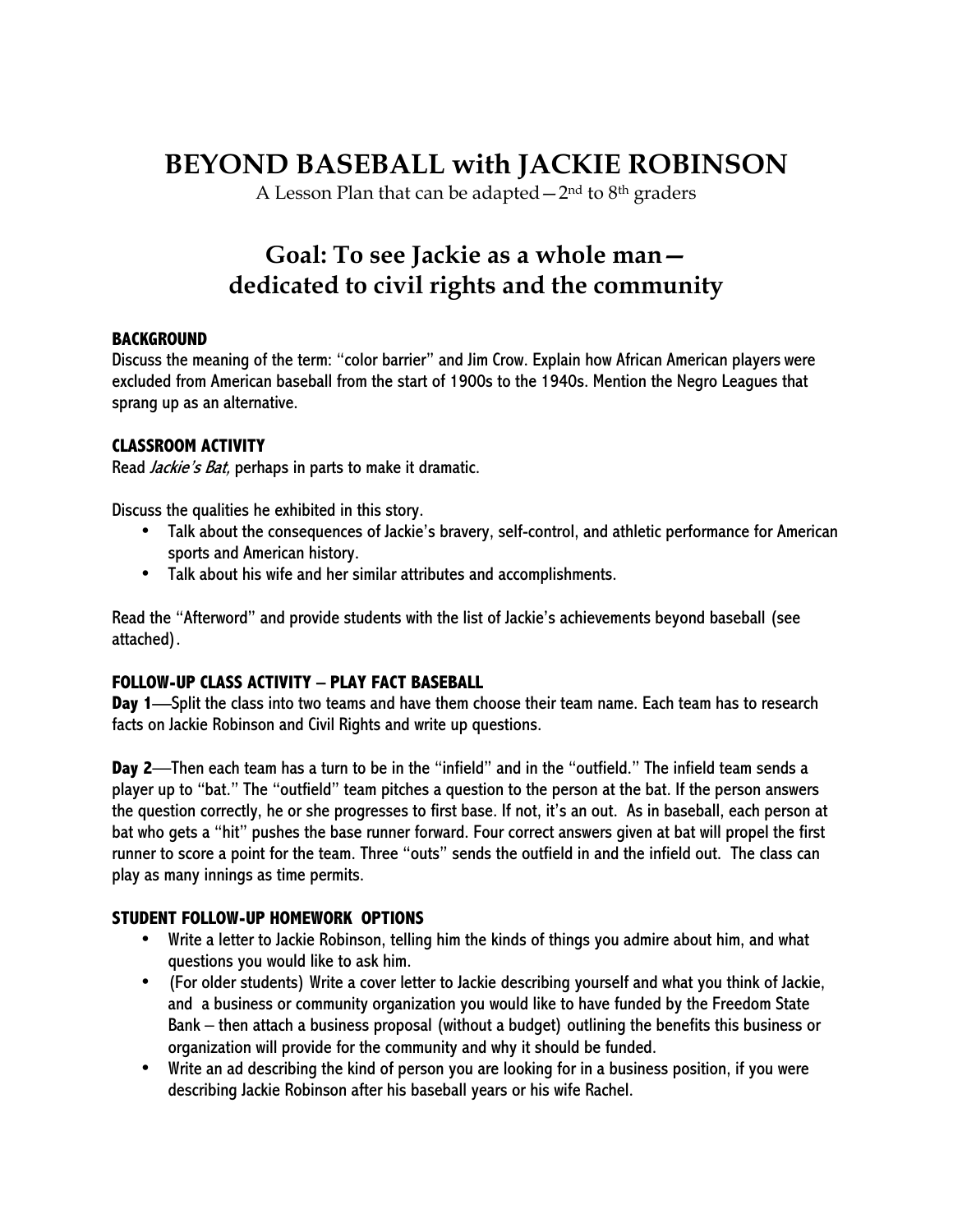- Write an imagined radio/tv interview with him, where you would introduce his achievements in life, especially the non-sports ones to the audience, and would ask him questions, writing his imagined answers. A similar thing could be done for Rachel Robinson, and how her perspectives might be the same and different from Jackie's.
- Create a kind of crest of symbols that represent Jackie Robinson's qualities and values.
- Write a memorial/obituary to Jackie Robinson the whole man.
- Make a collage of images that represent his character and achievements outside of baseball
- Imagine that you are one of the people who received a small business loan from his Freedom bank when no other bank would give you a loan or were a counter worker or janitor at Chock Full o Nuts and you got better wages and employee treatment because of Jackie, or you were someone who marched with him at a rally for civil rights. Describe your experience meeting Jackie in person one day and what you would say to him.
- Jackie's wife, Rachel, was as strong a person as he was, and as admirable. Pretend you are her and write of her experiences.

#### **Biographical references:**

Bennett, William J. *The Children's Book of Heroes.* New York: Simon and Schuster, 1997. Denenberg, Bruce. Stealing Home: The Story of Jackie Robinson. New York: Scholastic Paperbacks, 1990.

Lorbiecki, Marybeth. Jackie's Bat. New York: Simon and Schuster, 2006.

∗Rampersad, Arnold. Jackie Robinson: A Biography.

Robinson, Jackie. *I Never Had It Made: An Autobiography of Jackie Robinson.* New York: Harper Perennial, 2003.

∗Robinson, Rachel with Daniels, Lee. Jackie Robinson: An Intimate Portrait. New York: Harry N. Abrams, 1996.

Robinson, Sharon. Jackie's Nine: Jackie Robinson's Values to Live By. New York: Scholastic, 2002.

Robinson, Sharon. Promises to Keep: How Jackie Robinson Changed America. New York, Scholastic, 2004.

Robinson, Sharon. *Stealing Home: An Intimate Family Portrait by the Daughter of Jackie* Robinson. New York: HarperCollins, 1997

• Represents adult resources

For local history, to bring the lesson home more, see the adult book:

Hoffbeck, Steven R., ed. Swinging for the Fences: Black Baseball in Minnesota, St. Paul: Minnesota Historical Society, 2005

#### **Lesson plan @ Marybeth Lorbiecki and Back to Books bookstore in Hudson, Wisconsin**

**May be reproduced in any form for use, just acknowledge the source.**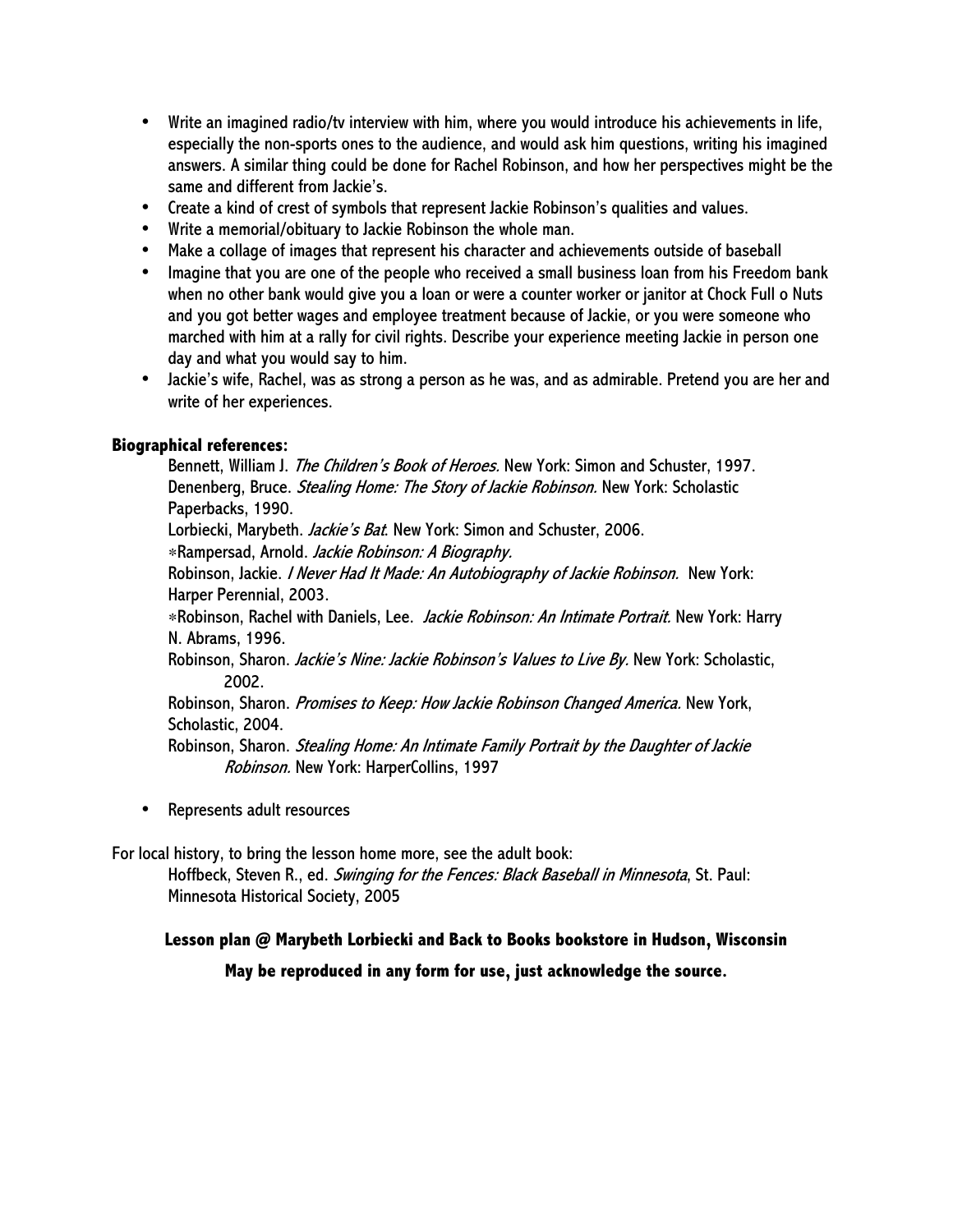# **JACKIE ROBINSON**

#### **Achievements Beyond Baseball**

- Opened men's clothing store in Harlem (1952-58)
- First African American to hold executive post with major radio or tv station—he was director of Community Activities for WNBC and WNBT in New York, influencing programming, public relations, and merchandising
- Ran radio show for children on WMCA, where he interviewed famous people
- Was executive of Chock Full O'Nuts stores, vice president of personnel 1957, worked for improvement of workers' lives: extensive training, promotions, better pay for service employees
- Wrote a syndicated newspaper column
- Wrote a children's book on baseball and his autobiography
- Served as active board member of the NAACP, National Association for the Advancement of Colored People
- Served as chairman of the million dollar drive for the NAACP's civil rights Freedom Fund Drive
- Received honorary degrees from University of Maryland, Franklin Pierce College, Sacred Heart University, Pace University and Howard University
- Was given the NAACP's Spingarn Medal and the PUSH (People United to Serve Humanity) Humanitarian Award. After death, was awarded National Medal of Freedom from President Regan and National Medal of Honor from President George W. Bush
- Became one of six national directors of Governor Nelson Rockefeller's run for president
- Picketed and marched in Civil Rights protests; participated in war on drugs events
- Organized "Afternoon of Jazz" events with his wife at their home to raise money for bail for imprisoned Civil Rights workers
- Helped found and served as chairman of the board of the Freedom National Bank in Harlem and to spur economic activity among African Americans; created branches in Brooklyn, Bedfored-Stuyvesant, and Flatbush.
- Established the Jackie Robinson Construction Company to build housing for families with low to moderate incomes. After his death, this became the Jackie Robinson Development Corporation.
- Worked for peace among all people, and against racism, anti-Semitism and other forms of intolerance and disrespect

#### **Personal Qualities:**

- Believed in using his talents and time in service to others
- Goal oriented
- Didn't drink, smoke, or do drugs
- Strong and humble, and man of deep faith in God
- Careful with money
- Disciplined in training
- Honest, sincere, dedicated
- Believed in democracy and equal opportunities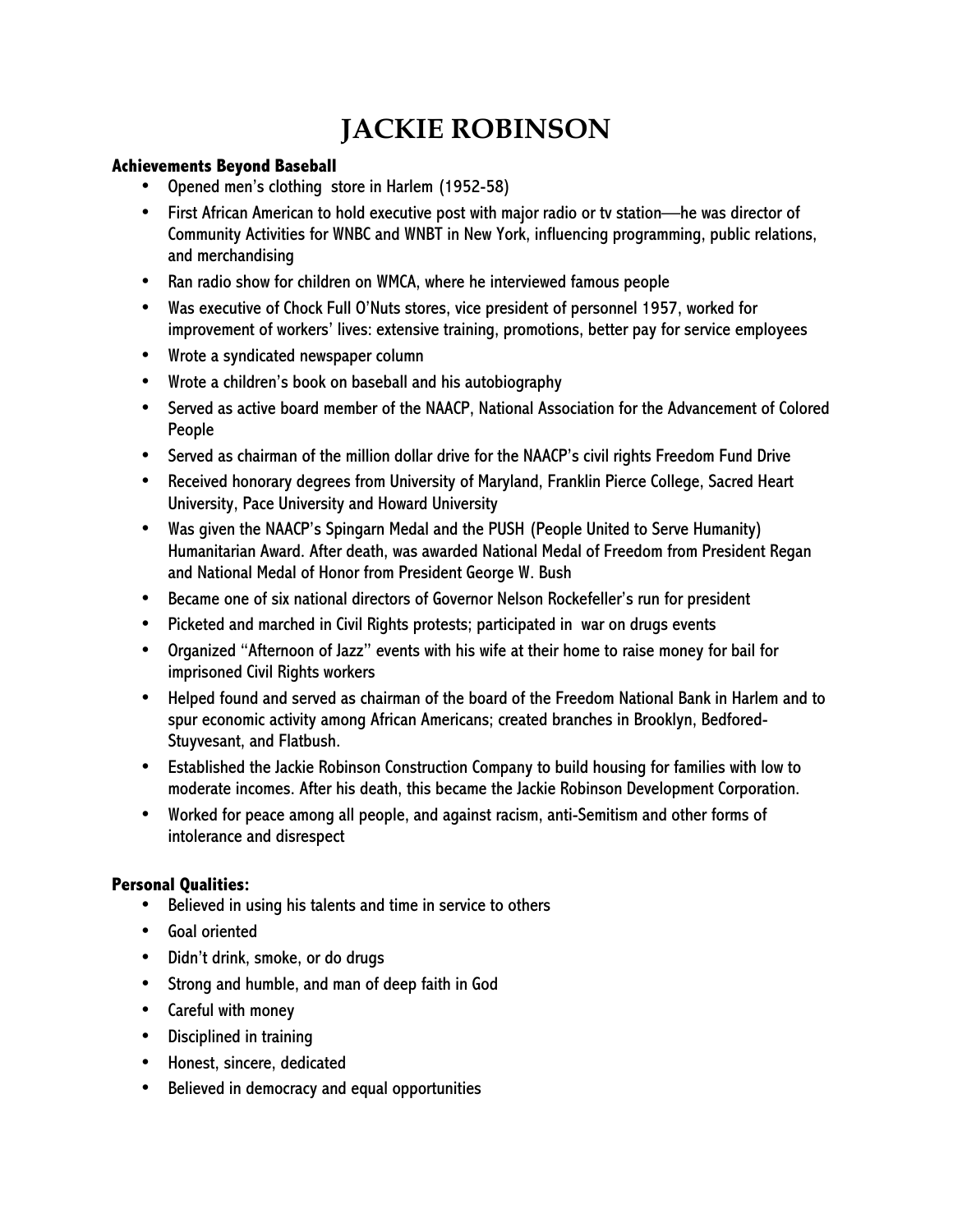- Brave and determined
- Stubborn
- Warm, loving, and protective
- Athletic, coordinated, pigeon-toed
- Articulate in person and on paper
- Good sense of humor

#### **JACKIE'S NINE VALUES TO LIVE BY:**

- COURAGE
- DETERMINATION
- TEAMWORK
- PERSISTENCE
- INTEGRITY
- CITIZENSHIP
- JUSTICE
- COMMITMENT
- EXCELLENCE

"Jackie Robinson, Howard University has invited you here today in order to express to you her esteem and affection for you as a sportsman and a man, It was your remarkable ability as a sportsman and your remarkable self control as a man which made possible the effective beginning of a major revolution in American baseball --a revolution which has popularized and strengthened beyond measure our deepest American faith: our faith in the open door of equal opportunity for every human being, whatever his race or color, religion, or national origin." —Citation from Howard University